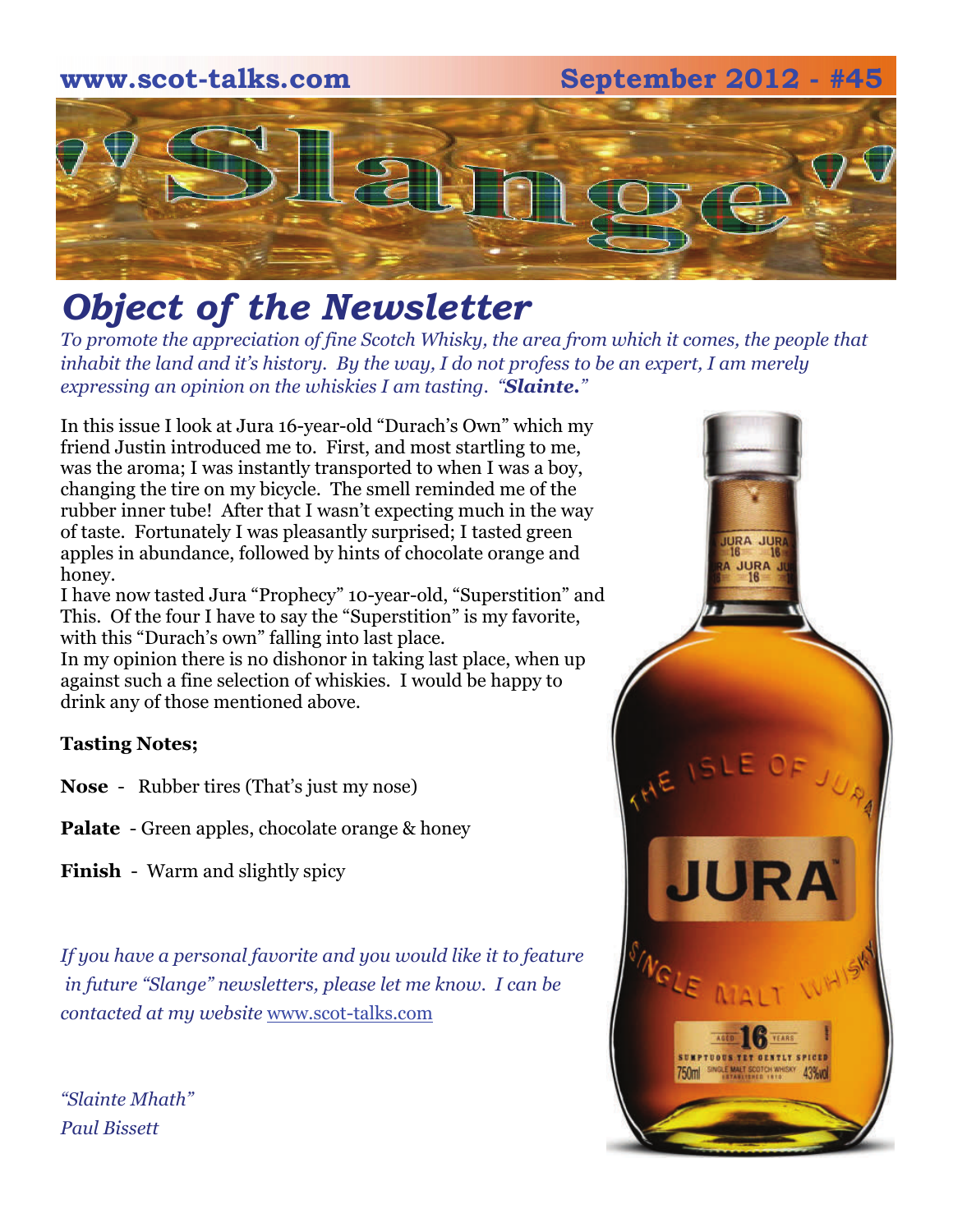# **www.scot-talks.com September 2012 - #45** Laur

### **The Isle of Jura, Scotland**

For more information on Jura go to the island's web site [http://www.jurainfo.com](http://www.jurainfo.com/)

The Isle of Jura can be found off the west coast of [Scotland,](http://www.scotlandinfo.eu/) and more specific a few miles north-east from [Islay,](http://www.islayinfo.com/) separated by the Sound of Islay. It borders on the east at the Sound of Jura with the Kintyre Peninsula and Knapdale Argyll on the other side. To the north the island of [Scarba](http://www.southernhebrides.com/isle-of-scarba.html) is Jura's closest neighbor separated by the Strait of Corryvreckan with its famous whirlpool. To the west the island of Colonsay can be found, separated by the Atlantic ocean. Jura is an island in the [Southern](http://www.southernhebrides.com/)  [Inner Hebrides.](http://www.southernhebrides.com/)

The Isle of Jura is roughly the same size as Islay (Isla) and its name is believed to originate from the Norse "Island of the Deer". Despite its size Jura is only inhabited by approx. 200 people, who are outnumbered by the huge population of deer. Latest counts by gamekeepers show that Jura has almost 5,500 deer, making an encounter with one of these majestic animals inevitable when visiting Jura.

**Lords of the Isles:** Although there is no evidence found of viking raids and viking settlements on Jura, the island, the same as the other Inner Hebridean islands, were under Norse control and ruled from the Isle of Man. This situation lasted until Somerled ended Norse power in the Hebrides. Somerled's descendants, with their headquarters on [Finlaggan](http://www.islayinfo.com/islay_finlaggan_lords_of_the_isles.html) Isle of [Islay](http://www.islayinfo.com/), and known as the Lords of the Isles, controlled large parts of Western Scotland and later became the famous Clan Donald.



**Isle of Jura seen from the Isle of Gigha**

"Always do sober what you said you'd do drunk. That will teach you to keep your mouth shut."

#### **Ernest Hemingway**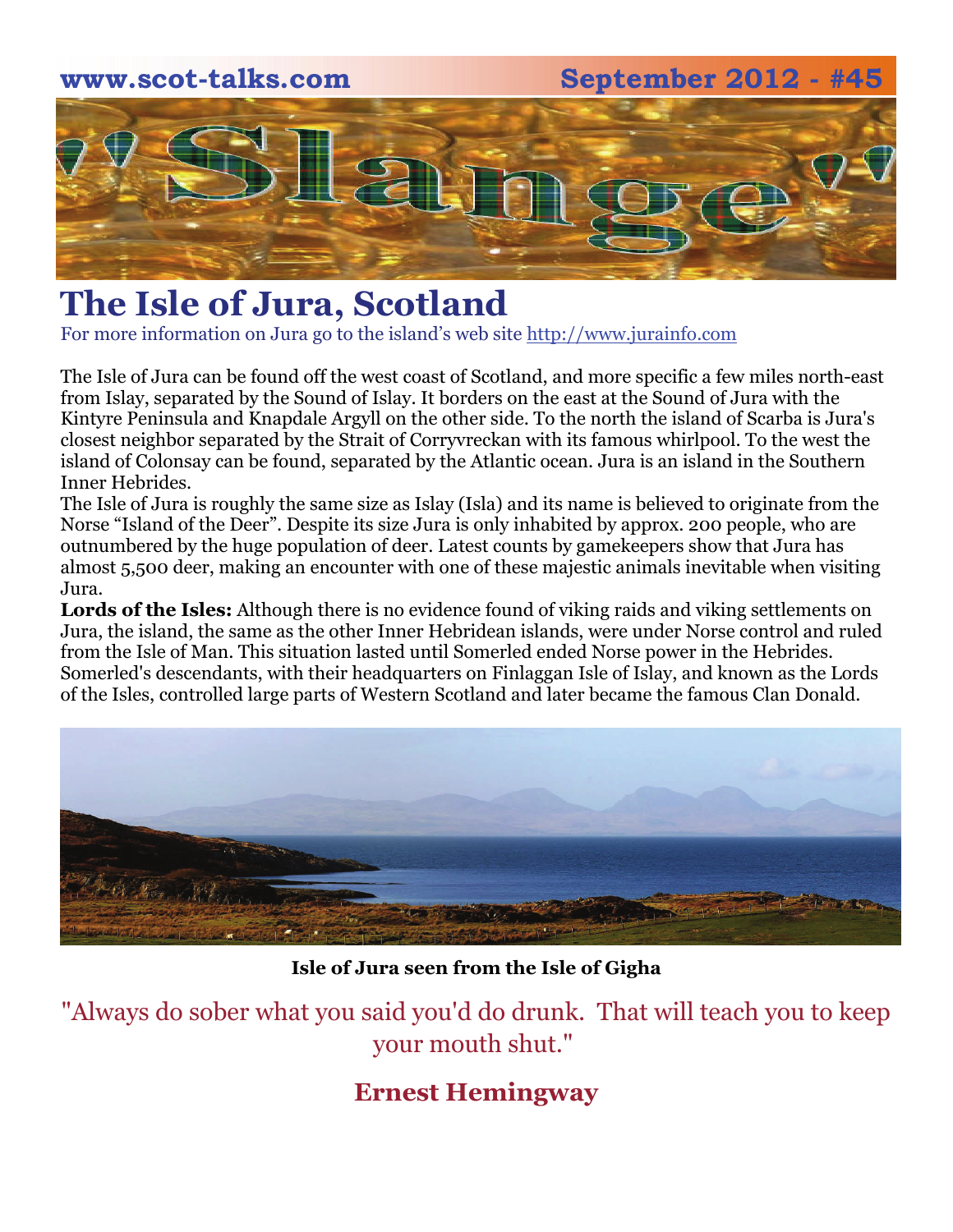

Below is a simple guide to help you choose your single malt Whisky, and the flavor notes you should expect from it. Being Scottish I recommend you find a likely candidate and try it in a bar before buying the whole bottle. With each issue of the newsletter I will add in another Whisky to the flavor map. This Issue; Jura 16 year old "Durach's own" For more information go to [http://www.isleofjura.com](http://www.isleofjura.com/)